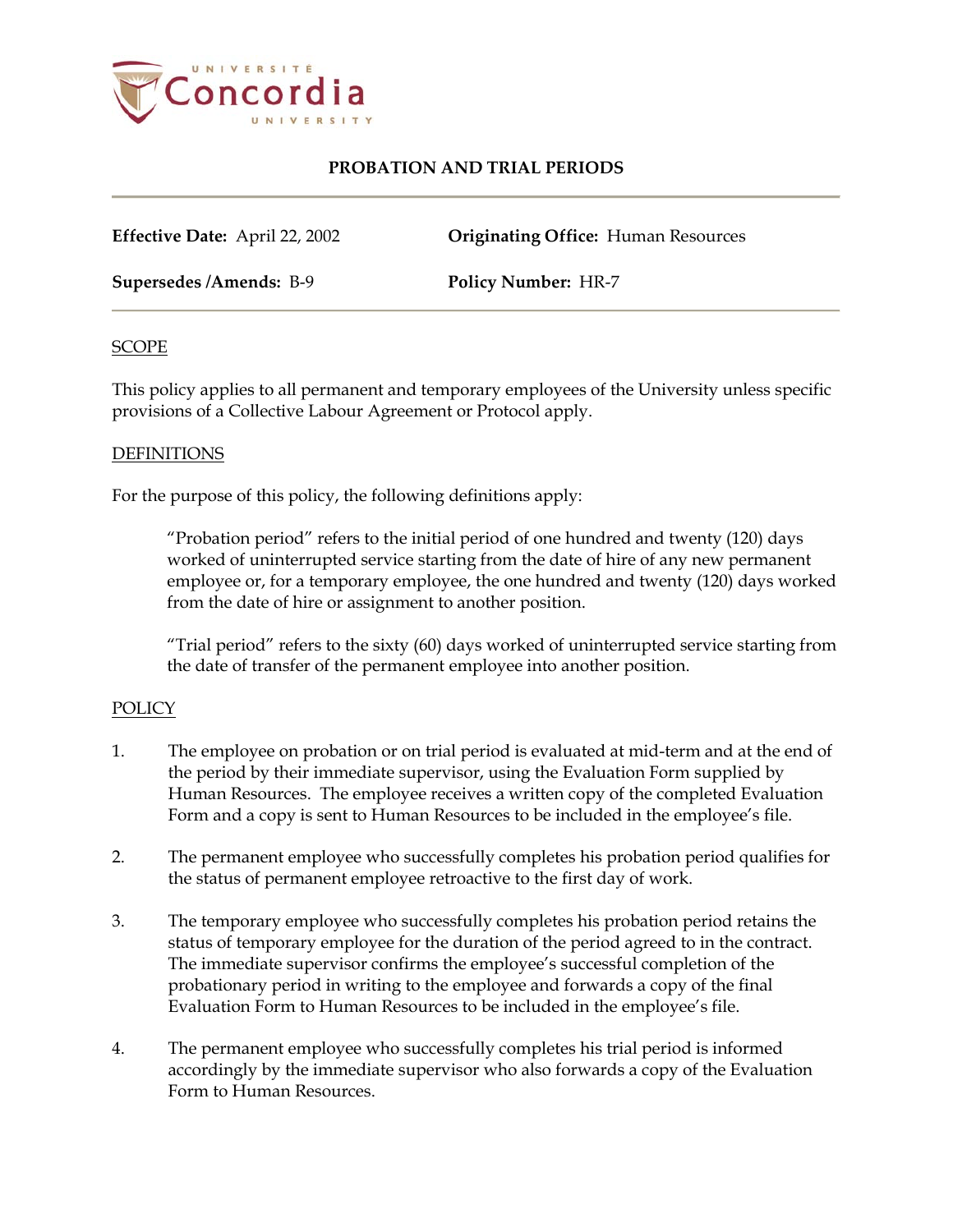

## **PROBATION AND TRIAL PERIODS**

## Page **2** of **3**

- 5. During his probation or trial period, an employee must receive approval from the immediate supervisor before applying for another position.
- 6. The probation period and the trial period may be extended up to half the length of the original period if deemed desirable by the immediate supervisor. Before informing the employee of an extension, the immediate supervisor consults Human Resources. Human Resources issues a letter informing the employee of the new probation end date.
- 7. At any time during the probation period, a newly hired employee who does not meet position requirements and who has been notified twice accordingly, is terminated and given one week notice or pay in lieu. (see procedure for information concerning recommended timeline.)
- 8. When an employee, promoted or transferred to another position further to his request, fails to meet trial period criteria following at least one evaluation, the immediate supervisor informs Human Resources.
	- a. This employee may then be returned to his previous position if the position is still available, **or** is considered equally with other candidates for any vacant position for which he is qualified.
	- b. If the options presented in paragraph (a) are not available, and if termination is not for *just cause* as it is defined in policy HR-11 *Termination of Employment*, the employee is terminated in accordance with the following notice periods considering his years of credited service:

| Length of service                                       | notice           |
|---------------------------------------------------------|------------------|
| from three $(3)$ months to one $(1)$ year               | one $(1)$ week   |
| more than one $(1)$ year but less than five $(5)$ years | two (2) weeks    |
| more than five (5) year but less than ten (10) years    | four $(4)$ weeks |
| more than ten (10) years                                | eight (8) weeks  |

c. Pay in lieu of notice may be used if more appropriate.